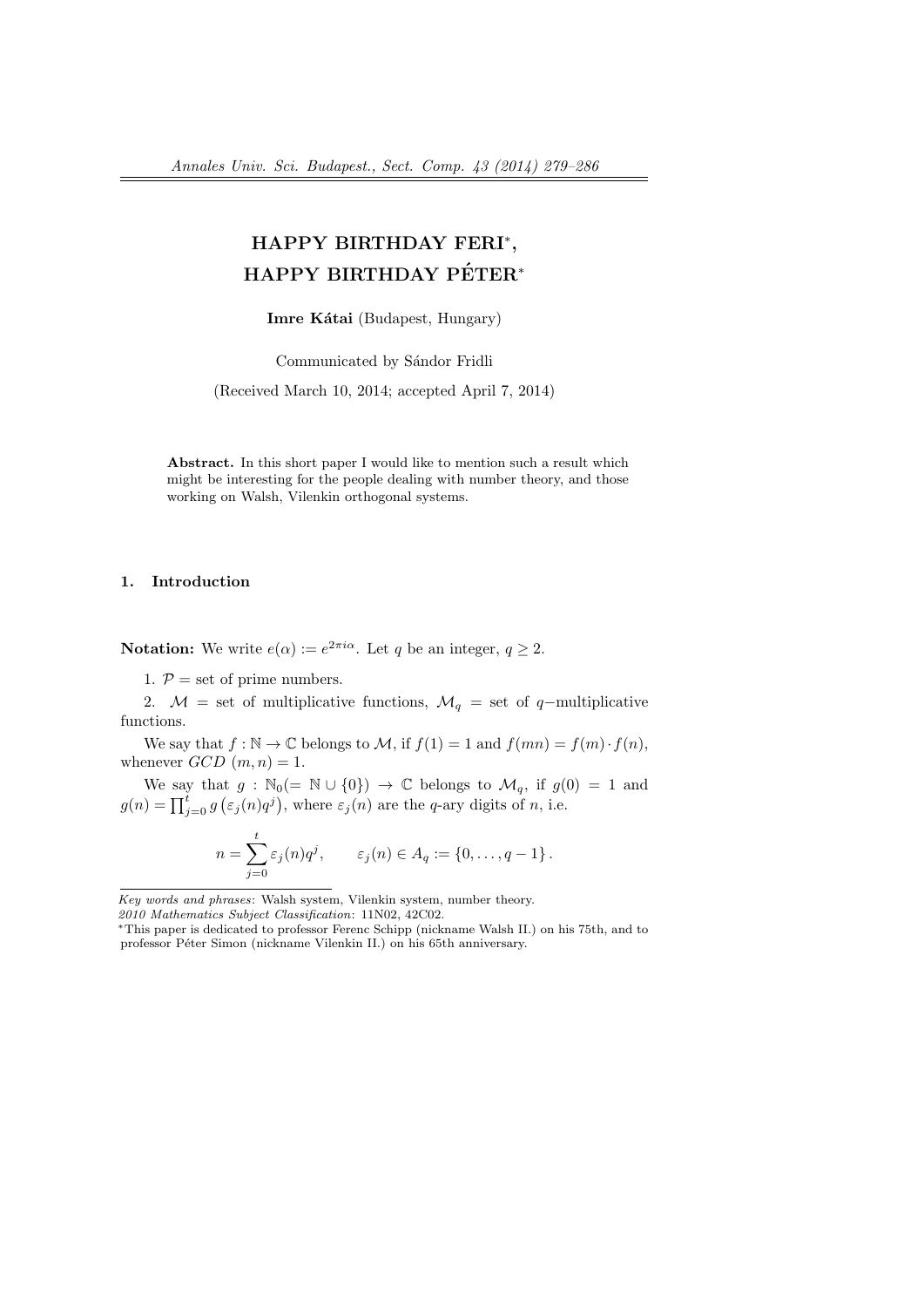3.  $\mathcal{M}^{(1)} := \{ f \in \mathcal{M} \mid |f(n)| \leq 1, n \in \mathbb{N} \},\$  $\mathcal{M}_q^{(1)} := \{g \in \mathcal{M}_q \hspace{2mm} \vert \hspace{2mm} |g(n)| = 1, n \in \mathbb{N}_0\}.$ 4. A function  $f : \mathbb{N}_0 \to \mathbb{C}$  is uniformly summable  $(= US)$  if

$$
C(K) := \sup_{x \ge 1} \frac{1}{x} \sum_{\substack{n \le x \\ |f(n)| \ge K}} |f(n)| \to 0 \quad \text{as} \quad K \to \infty.
$$

The set of US functions is denoted as  $\mathcal{L}^*$ . It was studied by K.-H. Indlekofer [3]. Let  $\mathcal{M}^{(US)} = \mathcal{M} \cap \mathcal{L}^*$ .

We say that  $\alpha \in \mathbb{R}$  belongs to the Bohr–Fourier spectrum of f, if

(1.1) 
$$
\limsup_{x \to \infty} \frac{1}{x} \Big| \sum_{n \le x} f(n) e(-n\alpha) \Big| > 0.
$$

#### Preliminary results.

5. A nice theorem of H. Daboussi [1, 2] asserts that for every irrational  $\alpha$ :

$$
\sup_{f \in \mathcal{M}_1} \frac{1}{x} \left| \sum_{n \le x} f(n) \ e(n\alpha) \right| \to 0 \quad \text{as} \quad x \to \infty.
$$

#### 6. It is a consequence of the following

**Theorem A.** ([4]) Let  $t : \mathbb{N} \to \mathbb{R}$ . Assume that for every  $K > 0$  there exists a finite set  $\mathcal{P}_K$  of primes  $p_1 < \cdots < p_R$  such that

$$
E_K:=\sum_{i=1}^R\frac{1}{p_i}>K
$$

and that for the sequences

$$
\eta_{i,j}(m) = t(p_im) - t(p_jm)
$$

the relation

$$
\lim_{x \to \infty} \frac{1}{x} \sum_{m=1}^{[x]} e(\eta_{i,j}(m)) = 0
$$

holds whenever  $i \neq j, i, j \in \{1, \ldots, R\}.$ 

Then, there exists a function  $\varrho_x$ , which tends to zero as  $x \to \infty$  and such that

$$
\sup_{f \in \mathcal{M}_1} \frac{1}{x} \left| \sum_{n \le x} f(n) \ e(t(n)) \right| \le \varrho_x.
$$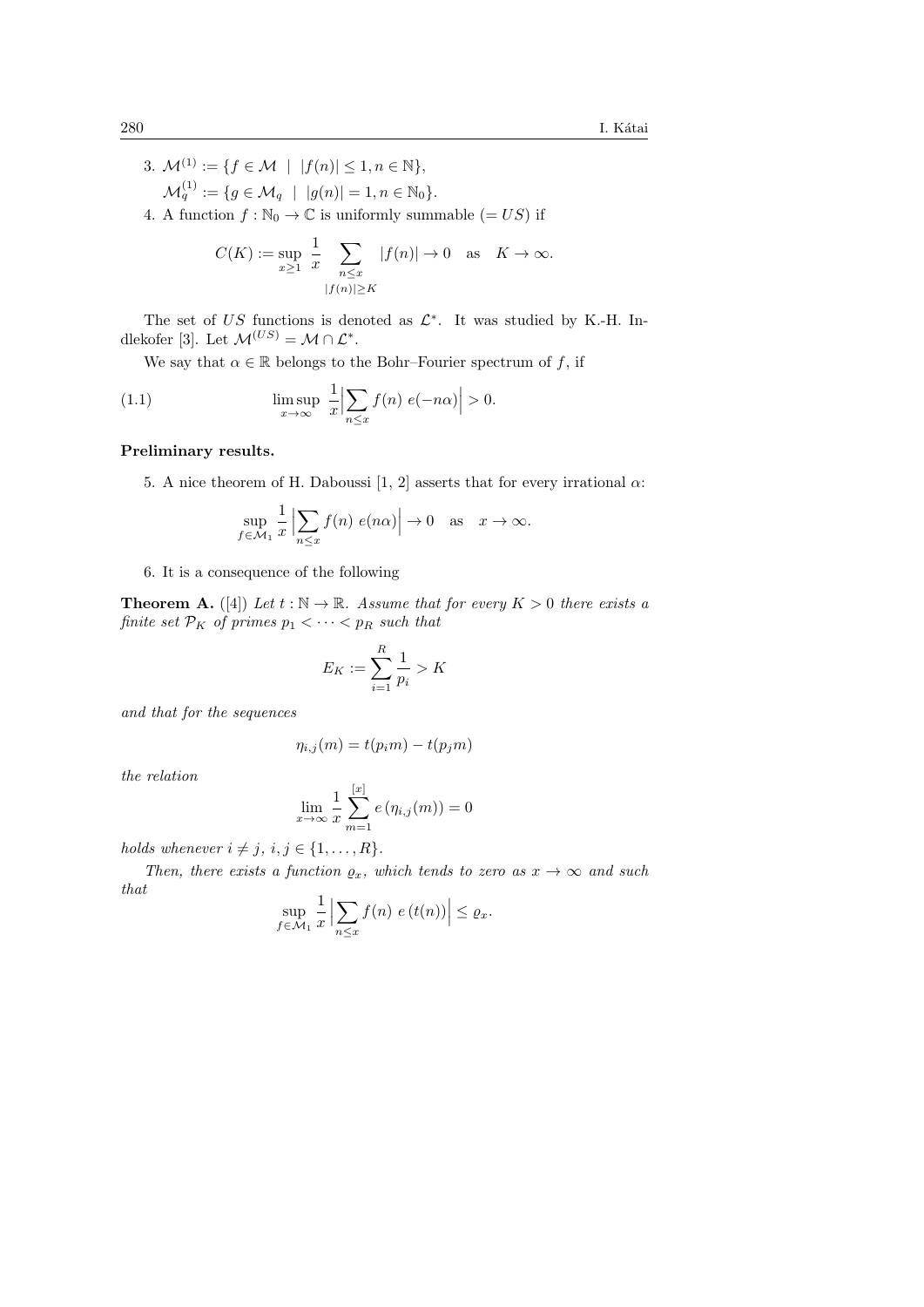Similar method has been used by some other mathematicians [9–17]. Now it has the name: Kátai–Bourgain–Sarnak–Ziegler orthogonality criterion.

7. In a paper written jointly with K.-H. Indlekofer [5] we proved

**Lemma 1.** Let  $1 \le a < b$ ,  $(a, b) = 1$ ,  $(ab, q) = 1$ ,  $g \in \mathcal{M}_q^{(1)}$ . If

(1.2) 
$$
\limsup_{x \to \infty} \left| \frac{1}{x} \sum_{n \leq x} g(an) g(bn) \right| > 0,
$$

then there exists such an integer r, for which

(1.3) 
$$
\sum_{j=0}^{\infty} \sum_{c \in A_q} \text{Re}\left(1 - e\left(-\frac{r c q^j}{b-a}\right) g(c q^j)\right) < \infty.
$$

Hence, and from Theorem A we deduced

**Theorem B.** ([6]) Let us suppose that  $f \in \mathcal{M}^{(US)}$ ,  $g \in \mathcal{M}_q^{(1)}$  and that

(1.4) 
$$
\limsup_{x} \frac{1}{x} \Big| \sum_{n \leq x} f(n)g(n) \Big| > 0.
$$

Then  $g(n) = e(\frac{r^*n}{D})h(n)$ ,  $(r^*, D) = 1$  with such  $h \in \mathcal{M}_q^{(1)}$  for which

(1.5) 
$$
\sum_{j=0}^{\infty} \sum_{c \in A_q} \text{Re}\left(1 - h(cq^j)\right) < \infty
$$

holds.

If the Bohr–Fourier spectrum of f is empty, then

$$
\lim_{x \to \infty} \frac{1}{x} \sum_{n \le x} f(n)g(n) = 0
$$

for every  $g \in \mathcal{M}_q^{(1)}$ .

**Remark 1.** Assume that Theorem B holds for  $g \in \mathcal{M}_q^{(1)}$  for which  $g^q(n) = 1$  $(n \in \mathbb{N})$ . Since  $e(\frac{r^*n}{D})$  runs over D distinct values, the values of  $h(n)$  belong to a finite set. (1.5) implies that  $h(cq^j) = 1$  if  $j \ge j_0, c \in A_q$ .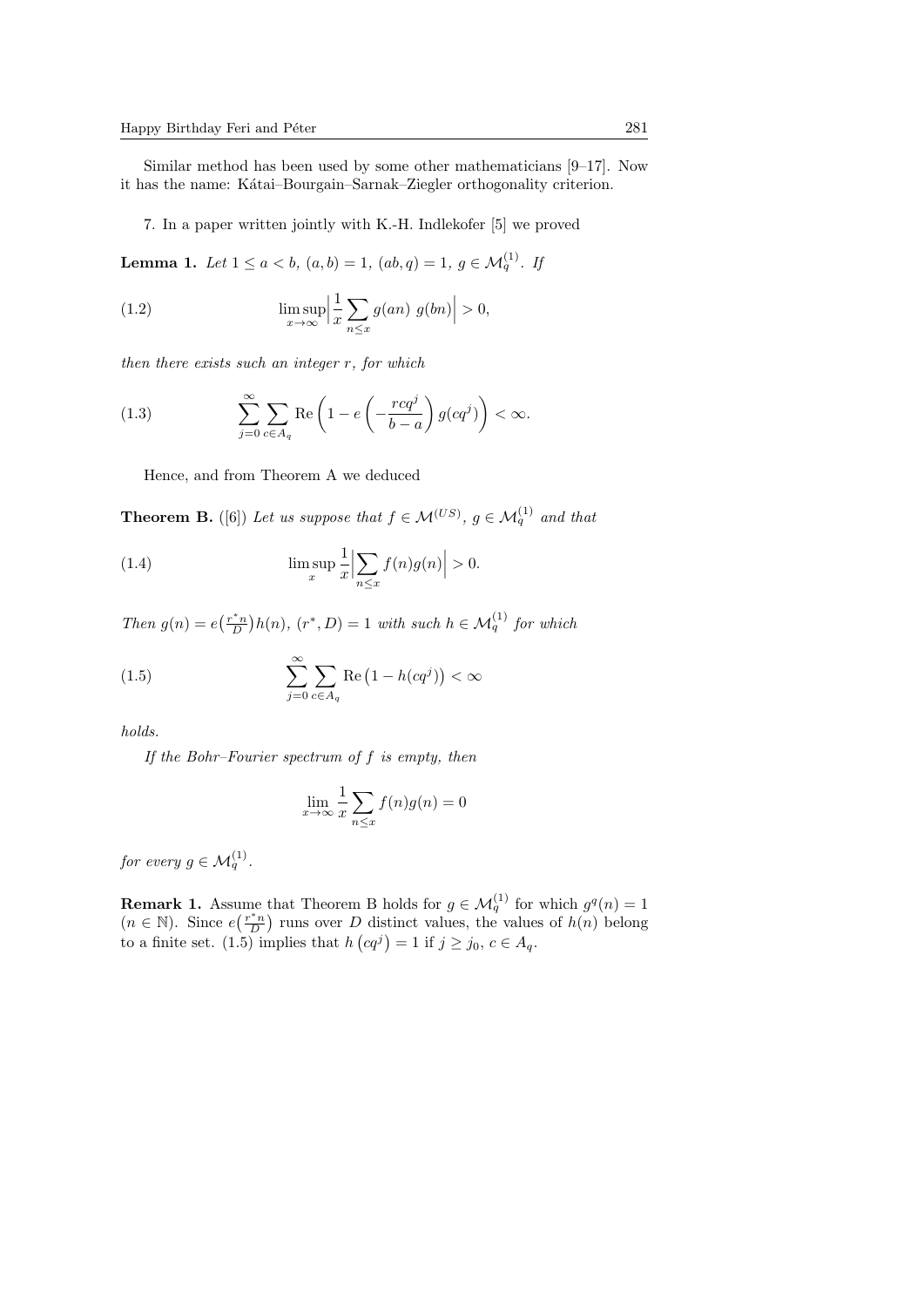## 2. On multiplicative functions

**Lemma 2.** (G. Halász [7]) If  $h \in \mathcal{M}_1$  and

$$
\limsup_{x} \frac{1}{x} \Big| \sum_{n \le x} h(n) \Big| > 0,
$$

then there is a  $\tau \in \mathbb{R}$  such that

(2.1) 
$$
\sum_{p \in \mathcal{P}} \frac{\text{Re}\left(1 - h(p)p^{-i\tau}\right)}{p} < \infty.
$$

**Lemma 3.** If  $f \in M_1$  and for some k, R,  $(k, R) = 1$ 

(2.2) 
$$
\limsup \frac{1}{x} \Big| \sum_{\substack{n \le x \\ n \equiv k \pmod{R}}} f(n) \Big| > 0,
$$

then there exists a Dirichlet character  $\chi$  mod R for which

(2.3) 
$$
\limsup \frac{1}{x} \left| \sum_{n \le x} f(n) \chi(n) \right| > 0,
$$

and  $a \tau \in \mathbb{R}$  such that

(2.4) 
$$
\sum_{p \in \mathcal{P}} \frac{\text{Re}\left(1 - \chi(p)p^{i\tau}f(p)\right)}{p} < \infty.
$$

Proof. Since

$$
\frac{1}{\varphi(R)} \sum_{\chi \, (\text{mod } R)} \overline{\chi}(l) \chi(n) = \left\{ \begin{array}{ll} 1, & \text{if } n \equiv l \ (\text{mod } R); \\ 0, & \text{otherwise}, \end{array} \right.
$$

(2.3) clearly holds. (2.4) follows from Lemma 2.

**Remark 2.** The Möbius function  $\mu(n)$  and the Liouville function  $\lambda(n)$  are defined on prime powers  $p^{\alpha}$  such that

$$
\mu(p^{\alpha}) = \begin{cases}\n-1, & \text{if } \alpha = 1 \\
0, & \text{if } \alpha > 1\n\end{cases}; \quad \lambda(p^{\alpha}) = (-1)^{\alpha}.
$$

They are multiplicative. It is easy to observe that (2.4) does not hold if  $f = \mu$ , or  $\lambda$  for any  $\chi$ .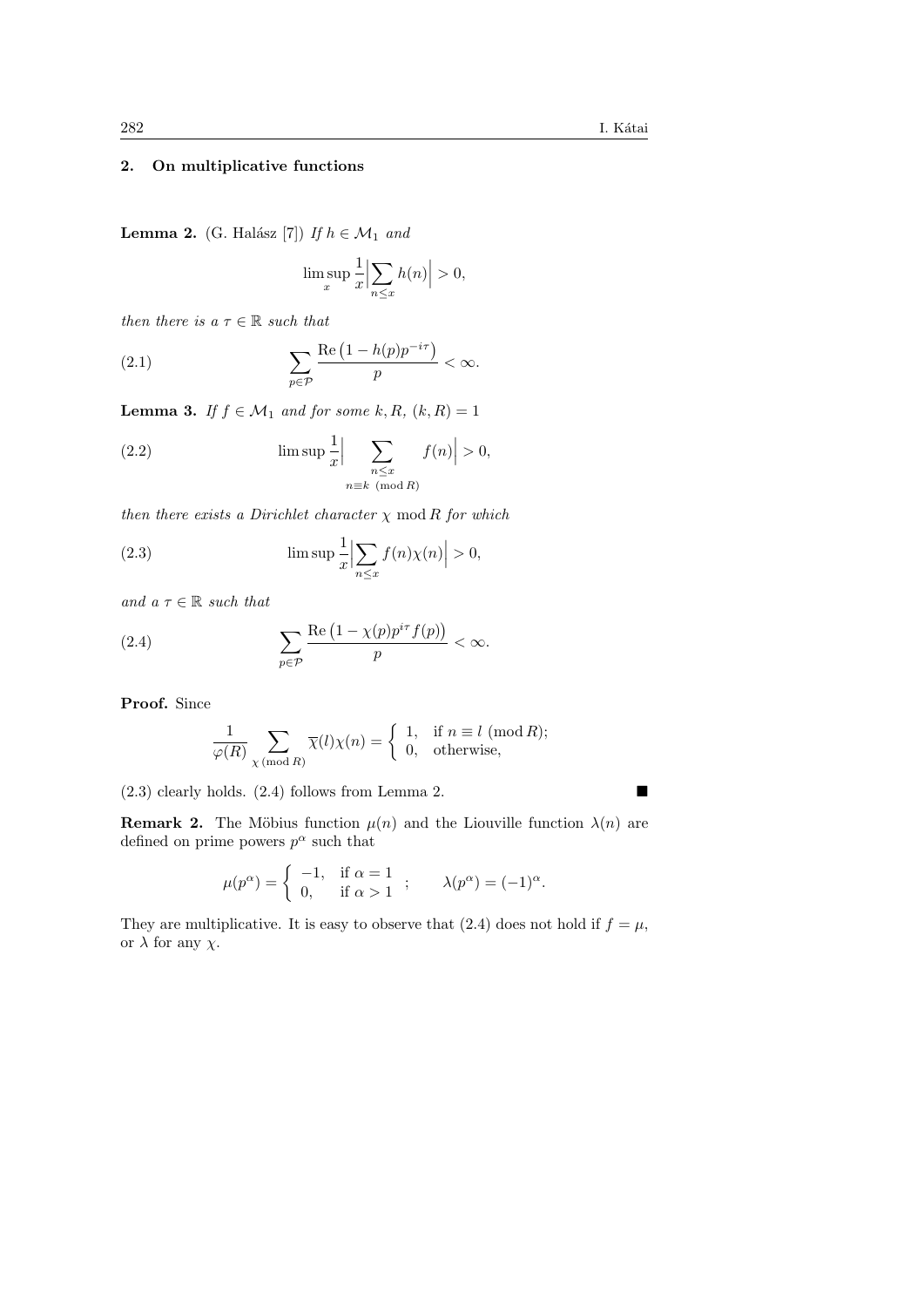## 3. The Vilenkin–Chrestenson systems

Let the q-ary expansion of x in  $[0, 1)$  be

$$
x = \sum_{i=0}^{\infty} \frac{x_i}{q^{i+1}}, \qquad x_i \in A_q.
$$

Let  $r_k(x) = e(\frac{x_k}{q})$ , and for  $n = n_0 + n_1q + \cdots + n_tq^t$  let

$$
\psi_n(x) = \prod_{k=0}^t r_k^{n_k}(x) = e\left(\frac{1}{q}\sum_{k=0}^t n_k x_k\right).
$$

Then  $g(n) := \psi_n(x)$  belongs to  $\mathcal{M}_q^{(1)}$  for every x, furthermore  $g^q(n) = 1$  $(n \in \mathbb{N})$ . From Theorem B and Remark 1 we obtain

**Theorem 1.** Let  $f \in \mathcal{M}^{(1)}$ . If

(3.1) 
$$
\limsup_{N} \frac{1}{N} \Big| \sum_{n \leq N} f(n) \psi_n(x) \Big| > 0,
$$

then there exists a j for which  $\psi_n(x) = \psi_{n_0}(x)$  if  $n \equiv n_0 \pmod{q^{j+1}}$ . Consequently  $x_{j+1} = x_{j+2} = \cdots = 0$ .

**Proof.** Since for  $g(n) = \psi_n(x)$  we have  $1 = g(n)^q$ , and  $h(mq^j) = 1$  if j is large enough, we obtain that  $1 = g^q(nq^j) = e(\frac{mq^{j+1}}{D})$ , and so  $\psi_{n_0+q^{j+1}m}(x) =$  $=\psi_{n_0}(x).$  $(x).$ 

**Lemma 4.** Let  $f \in \mathcal{M}^{(1)}$ ,  $g \in \mathcal{M}_q^{(1)}$ , for some  $j \in \mathbb{N}$  let  $g(mq^{j+1}) = 1$  $(m \in \mathbb{N})$ , furthermore  $g(n)^q = 1$  and

(3.2) 
$$
\limsup \frac{1}{N} \left| \sum_{n \leq N} f(n)g(n) \right| > 0.
$$

Then there exists at least one k mod  $q^{j+1}$  such that  $(k, q) = 1$  and

(3.3) 
$$
\limsup_{N \to \infty} \frac{1}{N} \Big| \sum_{\substack{n \le N \\ n \equiv k \pmod{q^{j+1}}}} f(n) \Big| > 0.
$$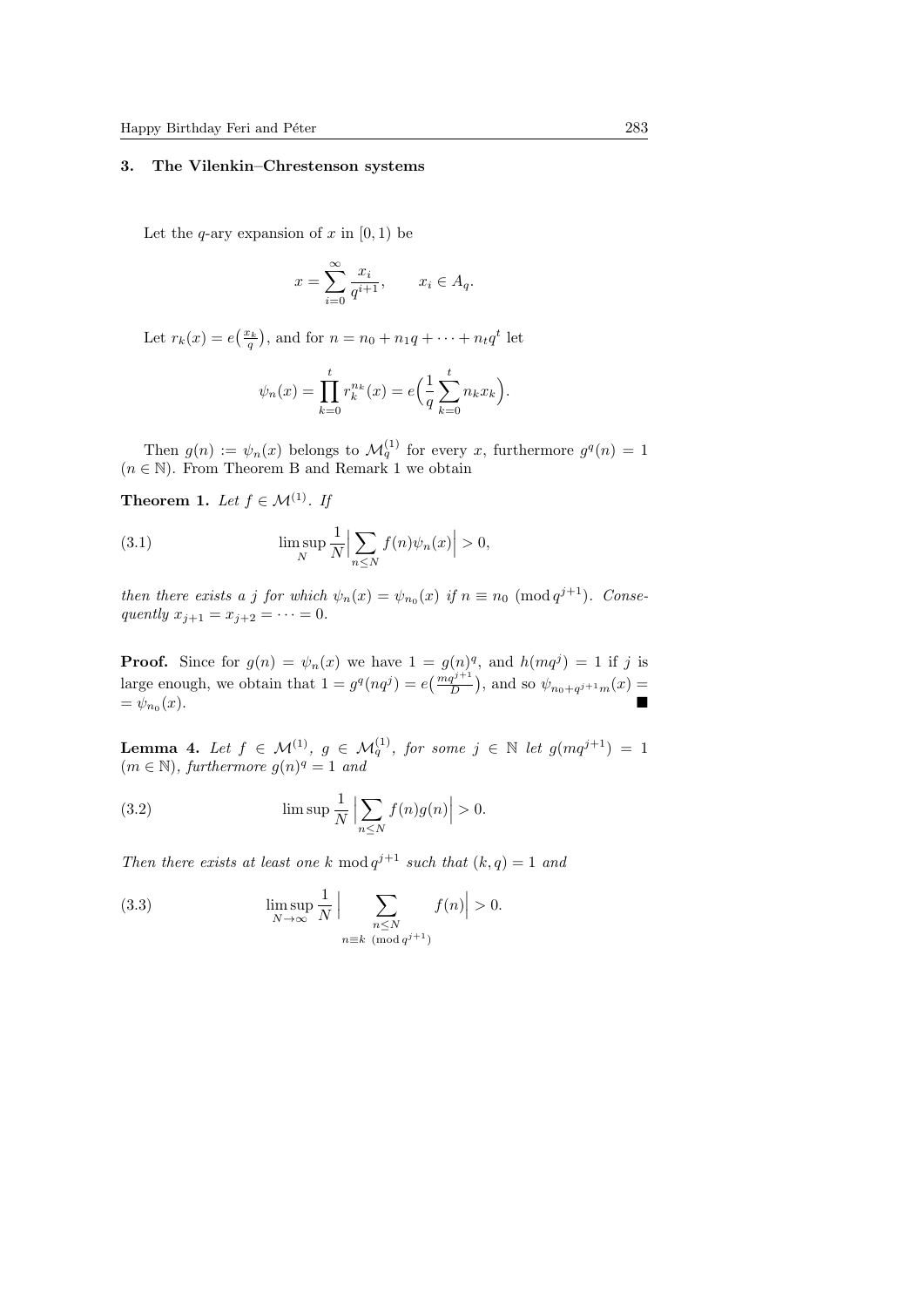**Proof.** Since  $g(n)$  is periodic mod  $q^{j+1}$ , therefore (3.3) holds for some l, i.e.

(3.4) 
$$
\limsup_{N \to \infty} \frac{1}{N} \Big| \sum_{\substack{n \le N \\ n \equiv l \pmod{q^{j+1}}}} f(n) \Big| > 0.
$$

Let  $\mathcal{B}_{q}$  be the multiplicative semigroup generated by the prime factors of q, and  $\mathcal{D}_q = \{m \mid (m, q) = 1\}.$ 

Let us write the integers n in (3.4) as  $n = \nu m \equiv l \pmod{q^{j+1}}$ , where  $\nu \in \mathcal{B}_q$ ,  $m \in \mathcal{D}_q$ . From (3.4), and from

$$
\sum_{\nu\in\mathcal{B}_q}\frac{1}{\nu}<\infty
$$

we obtain that there exists such a  $\nu = \nu_0$  for which

(3.5) 
$$
\limsup_{N \to \infty} \frac{1}{N} \Big| \sum_{\substack{\nu_0 m \le N \\ \nu_0 m \equiv l \pmod{q^{j+1}}}} f(n) \Big| > 0.
$$

Let  $k_1, \ldots, k_T$  be those residues mod  $q^{j+1}$  for which  $\nu_0 k_h \equiv l \pmod{q^{j+1}}$ occurs. Due to (3.5)  $T \geq 1$ . Furthermore  $(k_h, q) = 1$ , and

$$
\limsup \max_{h=1,\ldots,T} \frac{1}{N} \Big| \sum_{\substack{m \le N/\nu_0 \\ m \equiv k_h \pmod{q^j}}} f(m) \Big| > 0,
$$

and so the assertion is true.

**Theorem 2.** Let  $f \in \mathcal{M}^{(1)}$  and assume that

(3.6) 
$$
\limsup_{N \to \infty} \left| \frac{1}{N} \sum_{n \leq N} f(n) \psi_n(x) \right| > 0.
$$

Then there exists a j<sub>0</sub> such that  $\psi(x) = \psi_{n_0}(x)$  if  $n \equiv n_0 \pmod{q^{j_0+1}}$ , and  $x = \frac{x_0}{q} + \cdots + \frac{x_{j_0}}{q^{j_0+1}}$ , and so  $x_m = 0$  if  $m > j_0$ .

Furthermore, there exists a Dirichlet character mod  $q^{j_0+1}$  and a real  $\tau$  for which

$$
\sum_{p \in \mathcal{P}} \frac{\text{Re}\left(1 - \chi(p)p^{i\tau} f(p)\right)}{p} < \infty.
$$

**Proof.** This follows from Theorem 1, Lemma 3 and Lemma 4.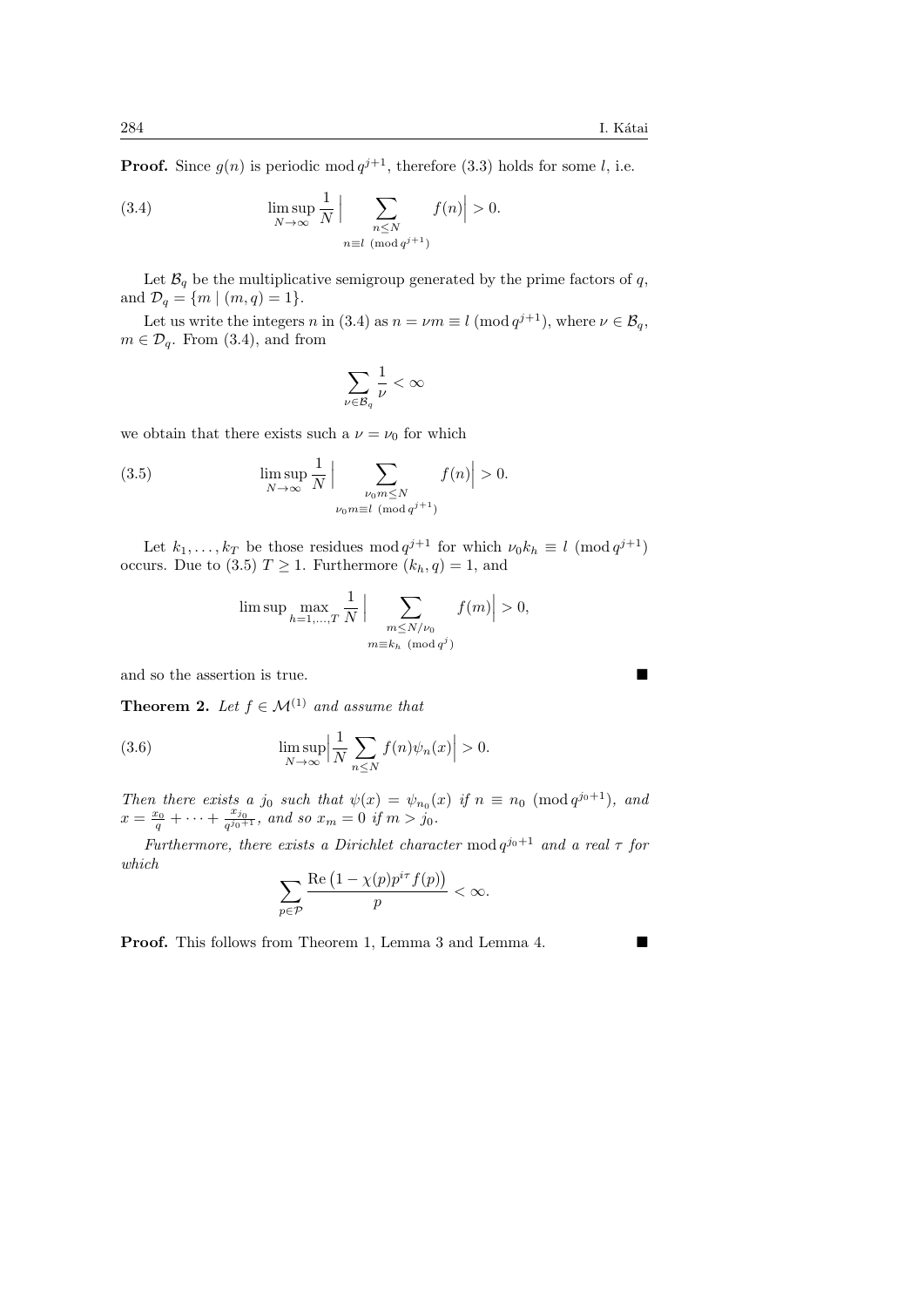#### References

- [1] Daboussi, H. and H. Delange, Quelques propriétés des fonctions multiplicatives de module an plus egal á 1,  $C. R.$  Acad. Sci. Paris, Série A, 178 (1974), 657–660.
- [2] Daboussi, H. and H. Delange, On multiplicative arithmetical functions whose module does not exceed one, *J. London Math. Soc.*, (2) **26** (1982), no. 2, 245–269.
- [3] Indlekofer, K.-H., Properties of uniformly summable multiplicative functions, Periodica Math. Hungar., 17 (1986), 143–161.
- [4] Kátai, I., A remark on a theorem of H. Daboussi, Acta Math. Hungar., 47 (1986), 223–225.
- [5] Indlekofer, K.-H. and I. Kátai, Investigations in the theory of q-additive and q-multiplicative functions, Acta Math. Hungar., **91** (2001), 53–78.
- [6] Indlekofer, K.-H. and I. Kátai, On a theorem of H. Daboussi, Publ. Math. Debrecen, 57 (2000), 145–152.
- $[7]$  Halász, G., Über die Mittelwerte multiplikativer zahlentheoretischer Funktionen, Acta Math. Acad. Sci. Hung., 19 (1968), 365–403.
- [8] Kátai, I., On the Turán–Kubilius inequality, In: Number Theory, Analysis and Combinatorics, Proceedings of the Paul Turán Memorial Conference held August 22–26, 2011 in Budapest, De Gruyter, 2011, 177–186.
- [9] Bourgain, J., On the Fourier–Walsh spectrum of the Moebius function, arXiv: 1112.1423
- [10] Bourgain, J., Moebius–Walsh correlation bounds and an estimate of Mauduit and Rivat, arXiv: 1109.2784 and in J. d'Anal. Math., 119 (2013), 147–163.
- [11] Liu, Y. and P. Sarnak, The Möbius function and distal flows, arXiv: 1303.4957
- [12] **Tao, T.,** The Katai–Bourgain–Sarnak–Ziegler orthogonality criterion, http://terrytao.wordpress.com/2011/11/21/ the-bourgain-sarnak-ziegler-orthogonality-criterion/
- [13] **Tao, T.,** Spending Symmetry, Online eBook, §7.4, pp. 165–172.
- [14] Green,  $\mathbf{B}$ ., On (not) computing the Möbius function using bounded depth circuits, arXiv: 1103.4991v4[math.NT] 1 June 2012.
- [15] Kalai, G., Walsh–Fourier transform of the Möbius function, Math Overflow question (2011), available at http://mathoverflow.net/questions/57543/ walsh-fourier-transform-of-the-mobius-function